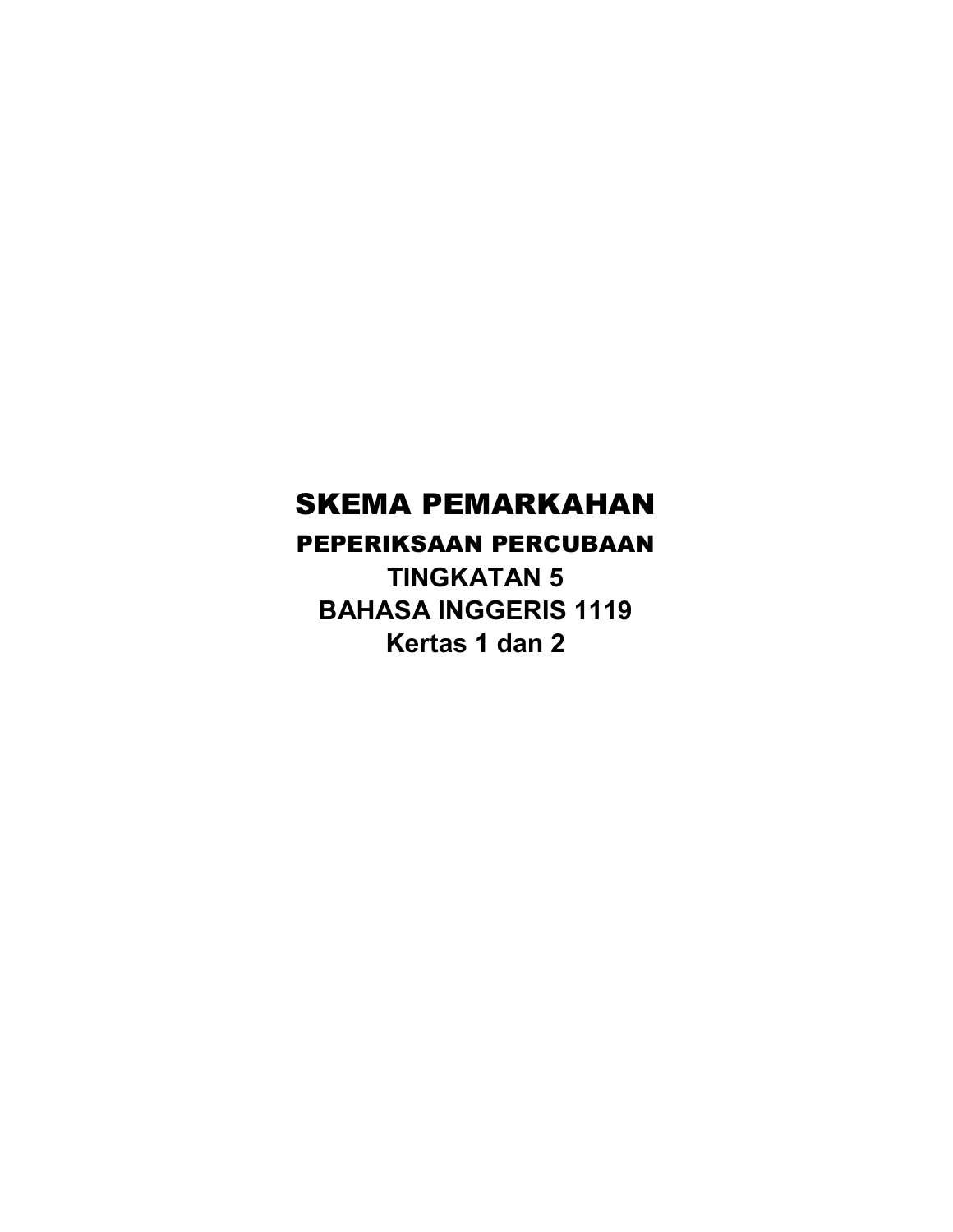#### PAPER 1119/1 SECTION A: DIRECTED WRITING

This question is assessed as follows:

 $\begin{array}{c} \end{array}$ 

| <b>FORMAT</b>       | $: 3$ marks  |
|---------------------|--------------|
| <b>CONTENT</b>      | : 12 marks   |
| LANGUAGE : 20 marks |              |
| <b>TOTAL</b>        | $: 35$ marks |

| <b>NO</b>      | <b>FORMAT</b>                                                                         | <b>MARK</b> |
|----------------|---------------------------------------------------------------------------------------|-------------|
| F1             | Sender's address                                                                      | 1 Mark      |
| F <sub>2</sub> | Any appropriate greeting / salutation<br>e.g. Dear $\dots$                            | 1 Mark      |
| F <sub>3</sub> | Any appropriate closing<br>e.g. Your cousin, / Yours truly, / Yours lovingly, / Love, | 1 Mark      |
| <b>Nata</b>    |                                                                                       |             |

Note

Yours sincerely, Yours faithfully,

Not acceptable as a closing because it is for formal letters only

| NO.             | <b>CONTENT</b>                           | <b>MARK</b> |
|-----------------|------------------------------------------|-------------|
| C <sub>1</sub>  | study hours: longer                      | 1 Mark      |
| C <sub>2</sub>  | study hours: follow hostel rules         | 1 Mark      |
| C <sub>3</sub>  | homework: do on your own                 | 1 Mark      |
| C4              | homework: discuss in groups              | 1 Mark      |
| C5              | internet access: unlimited               | 1 Mark      |
| C <sub>6</sub>  | internet access: limited                 | 1 Mark      |
| C <sub>7</sub>  | social interaction: parents and siblings | 1 Mark      |
| C8              | social interaction: many friends         | 1 Mark      |
| C9              | outing: anytime                          | 1 Mark      |
| C10             | outing: once a fortnight                 | 1 Mark      |
| C <sub>11</sub> | your opinion – which place is better     | 1 Mark      |
| C <sub>12</sub> | reason for your choice                   | 1 Mark      |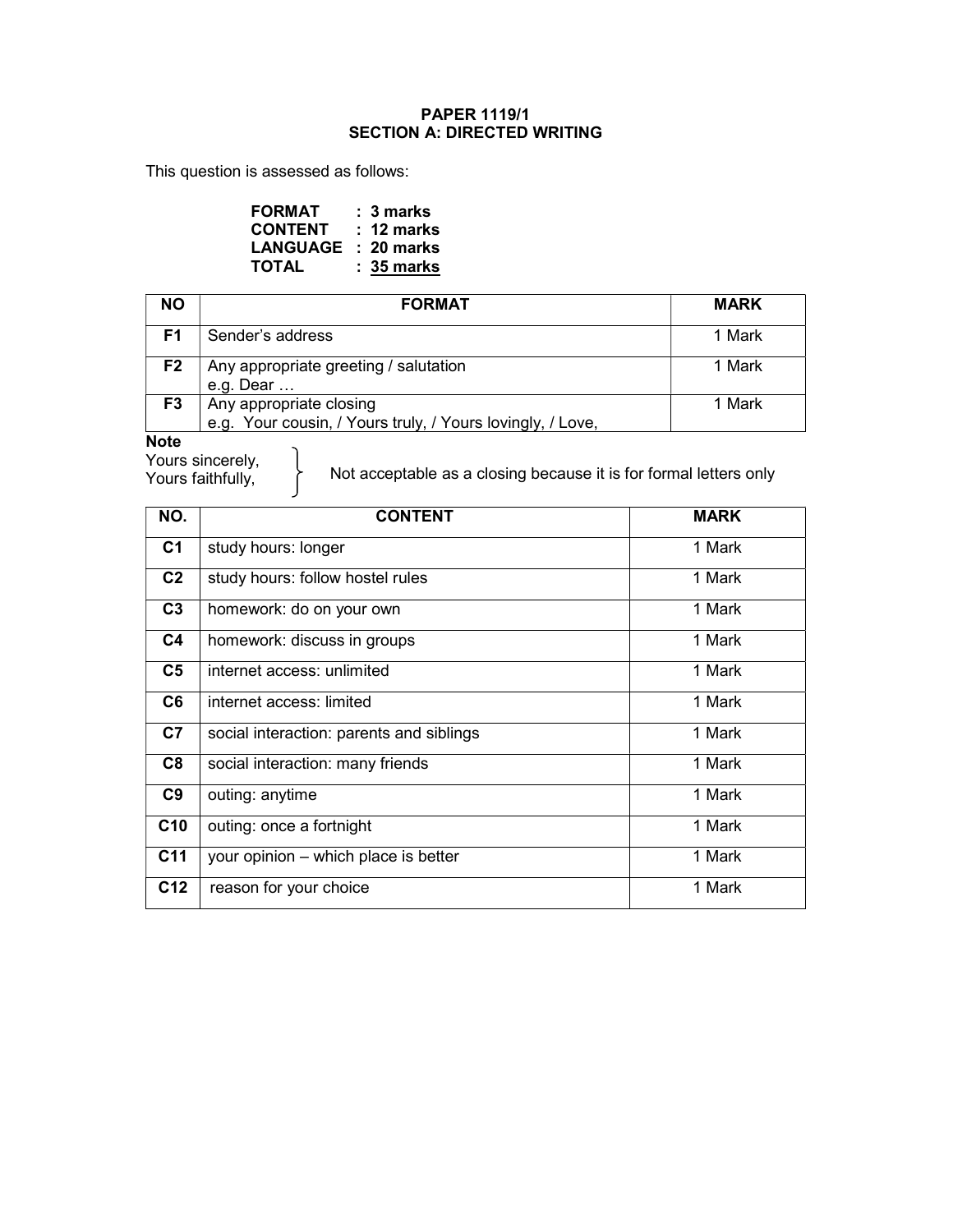|  |  |  | LANGUAGE (20 marks): Please refer to the marking criteria below |
|--|--|--|-----------------------------------------------------------------|
|--|--|--|-----------------------------------------------------------------|

| <b>MARK</b><br><b>RANGE</b> | <b>DESCRIPTION OF CRITERIA</b>                                                                                                                                                                                                                                                                                                                                                                                                                                                                                                                                                                                     | <b>MARK</b><br><b>RANGE</b> | <b>DESCRIPTION OF CRITERIA</b>                                                                                                                                                                                                                                                                                                                                                                                                                                                                                                                                                                       |
|-----------------------------|--------------------------------------------------------------------------------------------------------------------------------------------------------------------------------------------------------------------------------------------------------------------------------------------------------------------------------------------------------------------------------------------------------------------------------------------------------------------------------------------------------------------------------------------------------------------------------------------------------------------|-----------------------------|------------------------------------------------------------------------------------------------------------------------------------------------------------------------------------------------------------------------------------------------------------------------------------------------------------------------------------------------------------------------------------------------------------------------------------------------------------------------------------------------------------------------------------------------------------------------------------------------------|
| A<br>$19 - 20$              | Language - entirely accurate<br>apart from very occasional first<br>draft slips.<br>Sentence structure - varied and<br>various types of sentences are<br>used.<br>Vocabulary - wide and used with<br>precision.<br><b>Punctuation - accurate and</b><br>helpful to the reader.<br>Spelling - accurate across the<br>full range of vocabulary used.<br>Paragraphs - well-planned, have<br>unity and are linked.<br>Topic - addressed with<br>consistent relevance.<br><b>Interest</b> of the reader - aroused<br>and sustained throughout the<br>writing.<br>Tone - appropriate for an<br>informal letter.          | в<br>$16 - 18$              | Language - accurate with<br>occasional errors<br>Vocabulary - wide enough and used<br>with some precision.<br><b>Sentences - show some variation of</b><br>length and type, with some complex<br>sentences.<br><b>Punctuation - almost always</b><br>accurate and generally helpful.<br>Spelling -nearly always accurate.<br>Paragraphs - show some evidence<br>of planning and have unity<br>Relevant to the topic.<br>Interest of the reader - aroused and<br>sustained.<br>Paragraphs - show some unity and<br>are usually linked appropriately.<br>Tone - appropriate for an informal<br>letter. |
| C<br>$13 - 15$              | Language - largely accurate.<br>Simple structures - used without<br>error; mistakes are found in more<br>sophisticated structures.<br>Vocabulary - wide enough but<br>may lack precision.<br><b>Sentences - may show some</b><br>variety of structures and length<br>but may be monotonous.<br><b>Punctuation of simple structures</b><br>- accurate<br>Simple words - may be spelt<br>correctly<br>Paragraphs - may show some<br>unity although links may be<br>absent or inappropriate.<br>Interest of the reader - aroused<br>but not sustained.<br><b>Tone</b> - mostly appropriate for an<br>informal letter. | D<br>$10 - 12$              | Language - sufficiently accurate, of<br>clear language when simple vocabular<br>and structures are used.<br>Some variety of sentence type and<br>length<br><b>Punctuation</b> - generally correct but<br>does not clarify meaning.<br>Vocabulary -usually adequate to<br>show intended meaning.<br>Simple words - spelt correctly but<br>more spelling errors will occur.<br>Paragraphs - used but show lack of<br>planning and unity.<br>Lacking in liveliness and interest<br>value.<br>Lapses in tone may be a feature of<br>an informal letter.                                                  |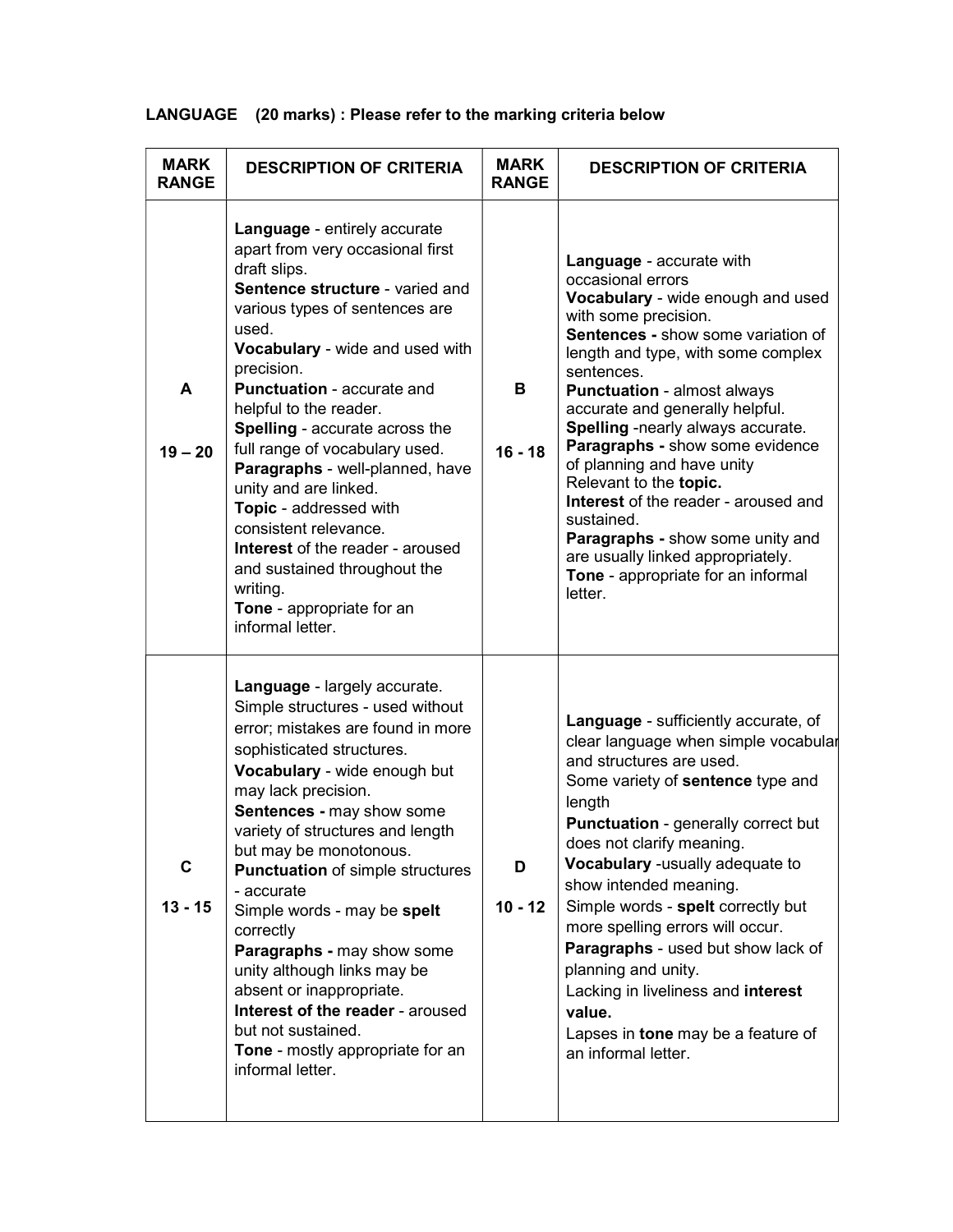| Е<br>$7 - 9$    | Meaning - never in doubt, but<br>single word errors are sufficiently<br>frequent and serious to hamper<br>reading.<br>Some simple structures - may<br>be accurate, but not sustained for<br>long.<br><b>Vocabulary</b> is limited - too<br>simple to convey precise<br>meaning.<br>Simple words - spelt correctly<br>but frequent mistakes in spelling<br>and punctuation.<br>High incidence of linguistic<br>errors.<br>Paragraphs - lack unity or are<br>haphazardly arranged.<br>Tone - may be inappropriate for<br>an informal letter. | U(i)<br>$4 - 6$   | <b>Meaning</b> - fairly clear but high<br>incidence of errors will definitely<br>impede the reading.<br>Many serious errors of various kinds<br>Very few accurate sentences.<br>Frequent errors - may cause<br>blurring.<br>Sentences - simple and very often<br>repetitive.<br><b>Punctuation - sometimes used</b><br>correctly.<br>Paragraphs - lack unity or there<br>may not be any paragraphs at all.<br>Frequent spelling errors.<br>Tone - may not be appropriate for an<br>informal letter. |
|-----------------|--------------------------------------------------------------------------------------------------------------------------------------------------------------------------------------------------------------------------------------------------------------------------------------------------------------------------------------------------------------------------------------------------------------------------------------------------------------------------------------------------------------------------------------------|-------------------|-----------------------------------------------------------------------------------------------------------------------------------------------------------------------------------------------------------------------------------------------------------------------------------------------------------------------------------------------------------------------------------------------------------------------------------------------------------------------------------------------------|
| U(i)<br>$2 - 3$ | <b>Errors</b> - multiple in nature,<br>requiring the reader to read and<br>re-read to understand.<br>Few accurate but simple<br>sentences.<br>Content - may be<br>comprehensible, but the<br>incidence of linguistic error is<br>high.<br>Content - the letter is<br>comprehensible, but its tone is<br>hidden by the density of errors.                                                                                                                                                                                                   | U(iii)<br>$0 - 1$ | Almost entirely impossible to read.<br>May make little or no sense at all or<br>are copied from the task.<br>Marks should be awarded where<br>occasional patches of clarity occur<br>Award '1' mark - if some sense can<br>be obtained.<br>'0' mark - only be awarded if the<br>letter makes no sense at all from<br>beginning to end.                                                                                                                                                              |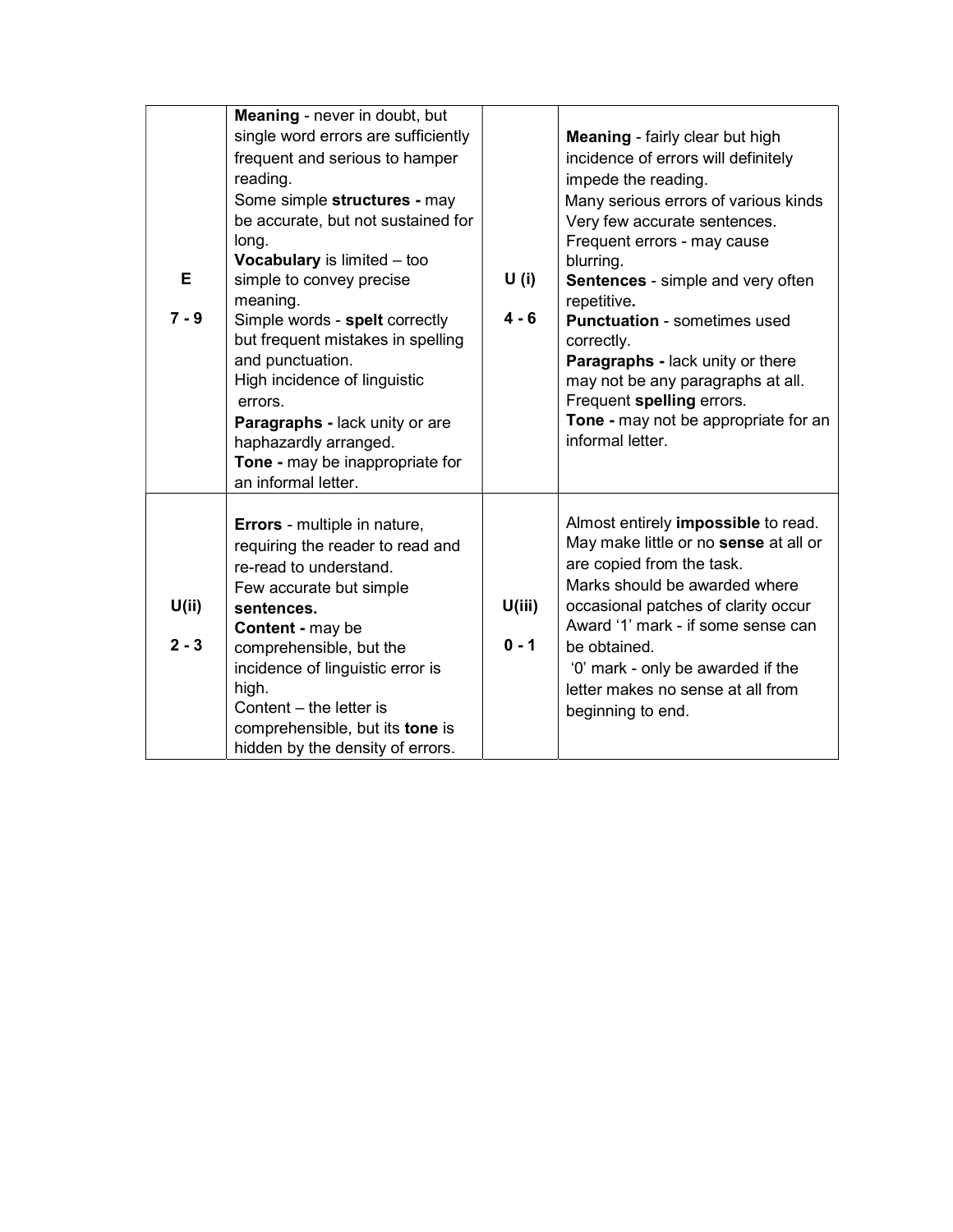#### SECTION B: CONTINUOUS WRITING

| <b>MARK</b>              |                                                                                                                                                                                                                                                                                                                                                                                                                                                                                                                                                                                                                                                                  | <b>MARK</b>    |                                                                                                                                                                                                                                                                                                                                                                                                                                                                                                                                                                                                                           |
|--------------------------|------------------------------------------------------------------------------------------------------------------------------------------------------------------------------------------------------------------------------------------------------------------------------------------------------------------------------------------------------------------------------------------------------------------------------------------------------------------------------------------------------------------------------------------------------------------------------------------------------------------------------------------------------------------|----------------|---------------------------------------------------------------------------------------------------------------------------------------------------------------------------------------------------------------------------------------------------------------------------------------------------------------------------------------------------------------------------------------------------------------------------------------------------------------------------------------------------------------------------------------------------------------------------------------------------------------------------|
| <b>RANGE</b>             | <b>DESCRIPTION OF CRITERIA</b>                                                                                                                                                                                                                                                                                                                                                                                                                                                                                                                                                                                                                                   | <b>RANGE</b>   | <b>DESCRIPTION OF CRITERIA</b>                                                                                                                                                                                                                                                                                                                                                                                                                                                                                                                                                                                            |
| A<br>44 - 50             | Language - entirely accurate<br>apart from very occasional first<br>draft slips.<br>Sentence structure - varied and<br>used to achieve a particular<br>effect.<br>Vocabulary - wide and is used<br>with precision.<br>Punctuation - accurate and<br>helpful to the reader.<br>Spelling - accurate across the<br>full range of vocabulary used.<br>Paragraphs - well-planned, have<br>unity and are linked.<br>Topic - addressed with<br>consistent relevance.<br><b>Interest</b> of the reader - aroused<br>and sustained throughout the<br>writing.                                                                                                             | в<br>$38 - 43$ | Language - accurate; occasional<br>errors are either minor or first<br>draft slips.<br>Vocabulary - wide enough to<br>convey intended shades of<br>meaning with some precision.<br><b>Sentences - show some</b><br>variation of length and type with<br>some complex sentences.<br><b>Punctuation - almost always</b><br>accurate and generally helpful.<br>Spelling - nearly always<br>accurate.<br>Paragraphs - show some<br>evidence of planning, have unity<br>and are usually appropriately<br>linked<br>Relevant to the topic.<br>Interest of the reader - aroused<br>and sustained through most of<br>the writing. |
| $\mathbf C$<br>$32 - 37$ | Language - largely accurate.<br>Simple structures - used without<br>error; mistakes - in more<br>sophisticated structures.<br>Vocabulary - wide enough but<br>may lack precision.<br>Sentences - may show some<br>variety of structure and length but<br>rather monotonous<br><b>Punctuation - accurate on the</b><br>whole but errors may occur in<br>more complex uses.<br><b>Spelling of simple words - may</b><br>be correct, errors - more<br>sophisticated word.<br>Paragraphs - may show some<br>unity, but links may be absent or<br>inappropriate. Relevant but may<br>lack originality and planning.<br>Some interest is aroused but not<br>sustained. | D<br>$26 - 31$ | Language - sufficiently accurate.<br>Patches of clear, accurate<br>language.<br>Simple vocabulary and<br>structures are used.<br>Some variety of sentence type<br>and length. Punctuation -<br>generally correct.<br>Vocabulary - usually adequate<br>to show intended meaning.<br>More spelling errors will occur.<br>Paragraphs - used but show<br>lack of planning or unity.<br>Topic - addressed with some<br>relevance.<br>Lacking in liveliness and interest<br>value.                                                                                                                                              |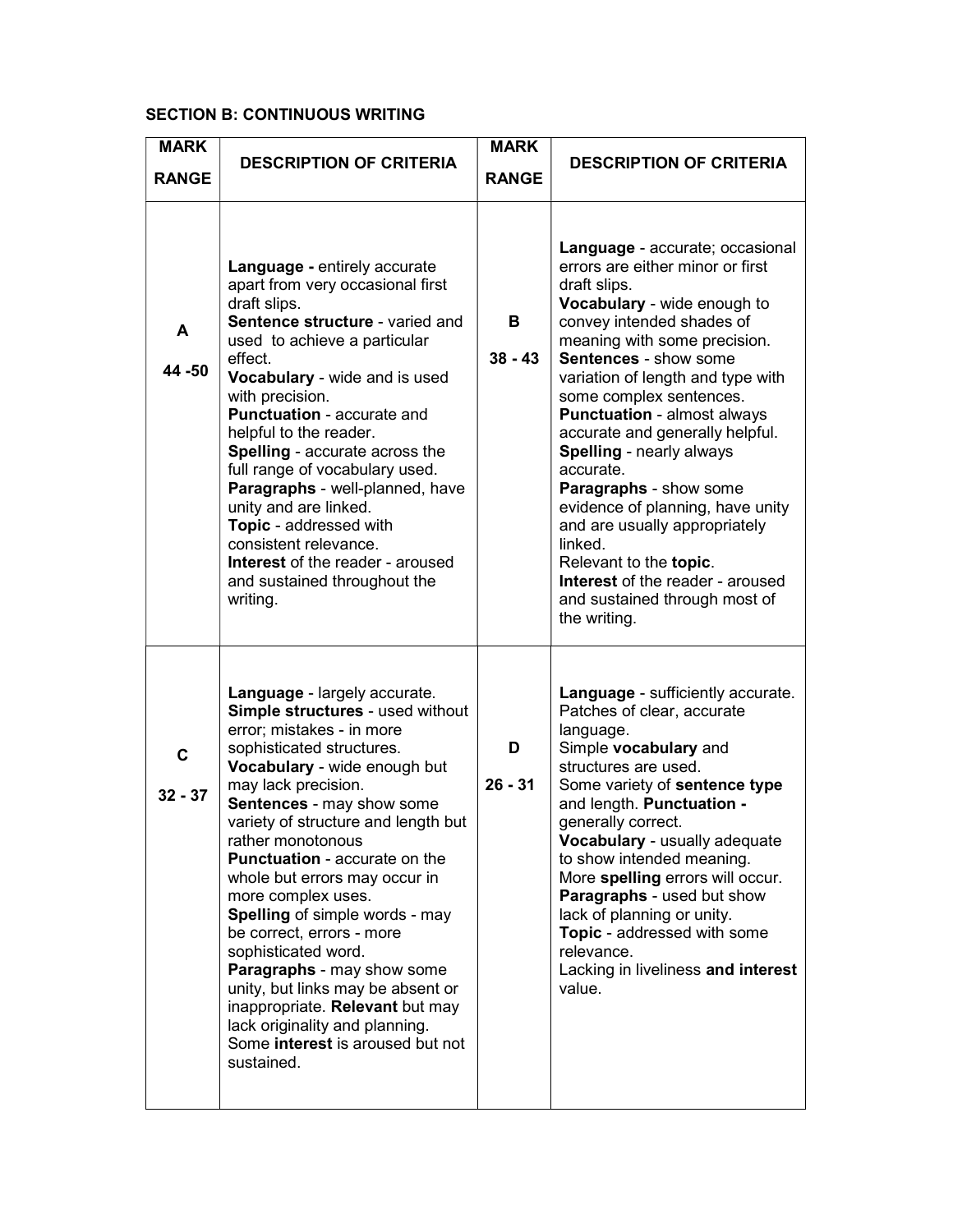| Е<br>$20 - 25$   | Meaning - never in doubt, but<br>single word errors are sufficiently<br>frequent and serious to hamper<br>reading.<br>Some simple structures - may<br>be accurate, but unlikely to<br>sustain accuracy.<br>Vocabulary is limited - either too<br>simple to convey precise<br>meaning or more ambitious but<br>imperfectly understood.<br>Frequent mistakes in spelling<br><b>Punctuation errors - make</b><br>reading the script difficult.<br>Paragraphs - lack unity or are<br>haphazardly arranged.<br>Some relevance to the topic but<br>only a partial treatment is given.<br>High incidence of linguistic errors<br>$-$ may be distracting to the<br>reader. | U(i)<br>$14 - 19$ | Meaning - fairly clear but the high<br>incidence of errors will impede<br>reading.<br>Many serious errors of various<br>kinds<br>(single word type, i.e. they could<br>be corrected without rewriting the<br>whole sentence.)<br>Very few accurate sentences.<br>Frequent errors may cause<br>blurring.<br>Sentences - simple and very<br>often repetitive.<br><b>Punctuation - used correctly but</b><br>sentence separation errors may<br>occur.<br><b>Paragraphs - lack unity or there</b><br>may not be any paragraphs at<br>all. |
|------------------|--------------------------------------------------------------------------------------------------------------------------------------------------------------------------------------------------------------------------------------------------------------------------------------------------------------------------------------------------------------------------------------------------------------------------------------------------------------------------------------------------------------------------------------------------------------------------------------------------------------------------------------------------------------------|-------------------|---------------------------------------------------------------------------------------------------------------------------------------------------------------------------------------------------------------------------------------------------------------------------------------------------------------------------------------------------------------------------------------------------------------------------------------------------------------------------------------------------------------------------------------|
| U(i)<br>$8 - 13$ | Some sense but errors are<br>multiple (reader has to read and<br>re-read before being able to<br>understand.)<br>Only a few accurate but simple<br>sentences. Content - may be<br>comprehensible, but the<br>incidence of linguistic error is so<br>high as to make meaning blur.<br>May also be far short of the<br>required number of words.                                                                                                                                                                                                                                                                                                                     | U(iii)<br>$0 - 7$ | Almost entirely impossible to<br>read.<br>Whole sections may make little<br>or no sense at all.<br>Marks – awarded where<br>occasional patches of clarity<br>occur.                                                                                                                                                                                                                                                                                                                                                                   |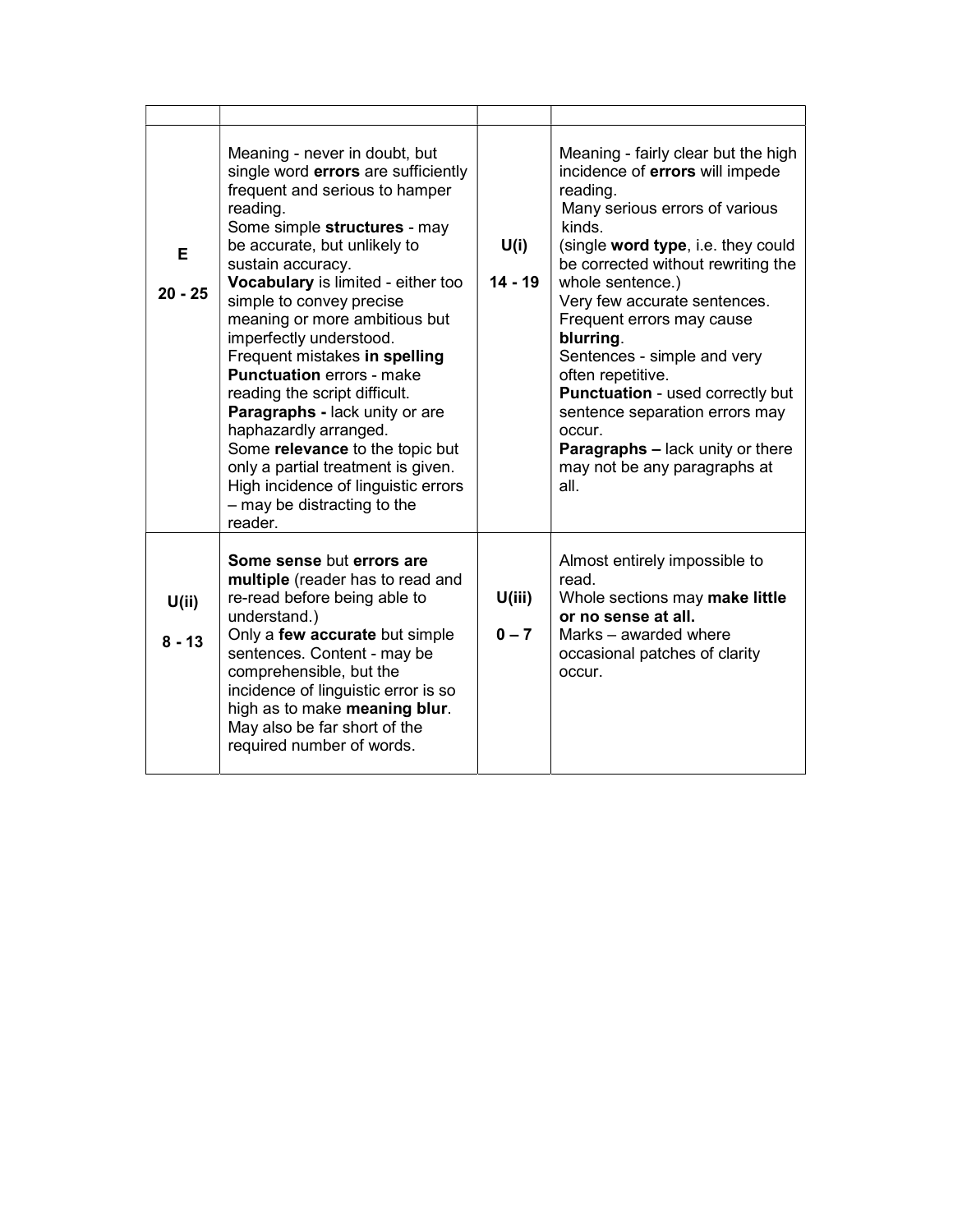#### PAPER 1119/2

#### Section A (15 marks)

| NO.          | <b>ANSWER</b> | NO. | <b>ANSWER</b> | NO. | <b>ANSWER</b> |
|--------------|---------------|-----|---------------|-----|---------------|
| 1            | С             | 6   | C             | 11  | D             |
| $\mathbf{2}$ | D             | 7   | A             | 12  | D             |
| 3            | C             | 8   | B             | 13  | B             |
| 4            | B             | 9   | $\mathsf{C}$  | 14  | B             |
| 5            | A             | 10  | C             | 15  | A             |

#### Section B (10 marks)

| NO. | <b>ANSWER</b>                                 | <b>MARKS</b> |
|-----|-----------------------------------------------|--------------|
| 16  | Life Looks Brighter Outside                   | 1            |
| 17  | JRIM, Kelantan / JRIM / Kelantan              | 1            |
| 18  | 9 days / 9 to 17 July 2017 / 9 - 17 July 2017 | 1            |
| 19  | 8.00 am to 4.30 pm / 8.00 am - 4.30 pm        | 1            |
| 20  | Monday to Friday / Monday - Friday            | 1            |
| 21  | 13 to 18 (only)                               |              |
|     | Note: Do not accept 13 - 18                   | 1            |
| 22  | <b>RM120</b>                                  | 1            |
| 23  | <b>Skytrek Adventure</b>                      | 1            |
| 24  | tropical / unique                             | 1            |
| 25  | www.adventure@jrim.com                        | 1            |
|     | Note: No full stop after the website address  |              |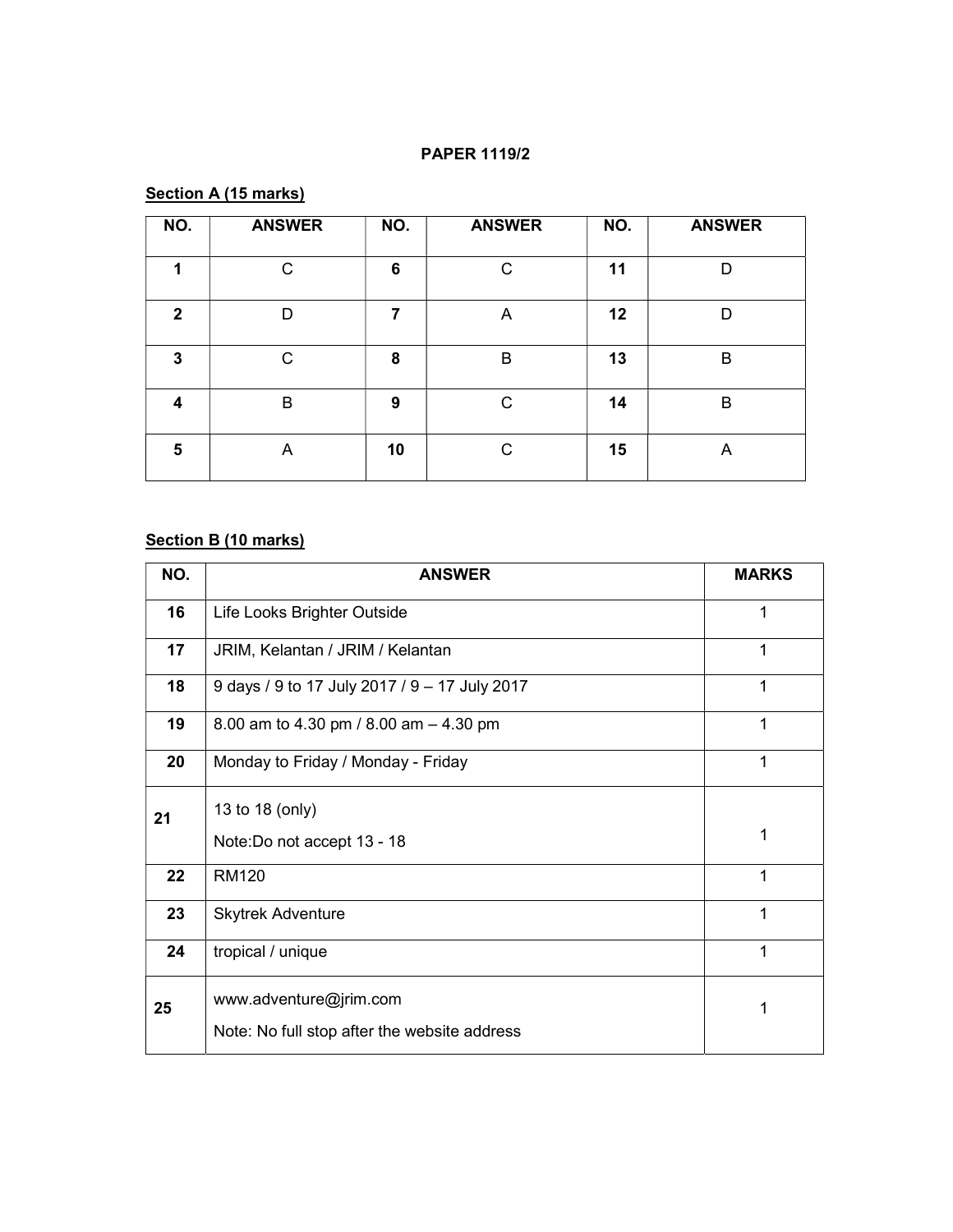#### Section C (25 marks)

| NO. | <b>ANSWER</b>                                                                                                                       | <b>MARK</b>    | REF.               | <b>REMARK</b>                                             |
|-----|-------------------------------------------------------------------------------------------------------------------------------------|----------------|--------------------|-----------------------------------------------------------|
| 26  | (West Australia's) Rottnest Island                                                                                                  |                | Line 4             | Do not accept West<br>Australia only                      |
| 27  | (a) swamp peppermint and other greens                                                                                               | $\mathbf{1}$   | Line 10            | Both ideas must be<br>mentioned in order to<br>get 1 mark |
|     | (a) (i) habitat destruction                                                                                                         | 1              | Line 16            |                                                           |
| 28  | (ii) a kind of rat as big as a common<br>cat                                                                                        | 1              | Lines<br>$18 - 19$ |                                                           |
|     | (b) They can be seen roaming freely on<br>the streets                                                                               | 1              | Lines<br>$20 - 21$ | The whole sentence<br>has to be copied<br>correctly       |
|     | snatching<br>snacks from<br>$(a)$ by<br>the<br>children's fingers./when the animals<br>snatch snacks from the children's<br>fingers | $\mathbf{1}$   | Lines<br>$40 - 41$ |                                                           |
| 29  | (b) (i) Foxes                                                                                                                       | 1              | Line 43            | Do not accept fox<br>(singular form)                      |
|     | (ii) conservationists                                                                                                               | 1              | Line 49            | Do not accept<br>conservationist<br>(singular form)       |
|     | Suggested answers                                                                                                                   |                |                    |                                                           |
|     | i.<br>Feed them                                                                                                                     |                |                    |                                                           |
|     | ii.<br>Give them shelter                                                                                                            |                |                    |                                                           |
| 30  | iii.<br>Join awareness campaigns                                                                                                    |                |                    | Accept any suitable<br>answers                            |
|     | Do not buy products made of<br>iv.<br>animal skin                                                                                   | $\overline{2}$ |                    |                                                           |
|     | Organise Save Wildlife campaign<br>۷.                                                                                               |                |                    |                                                           |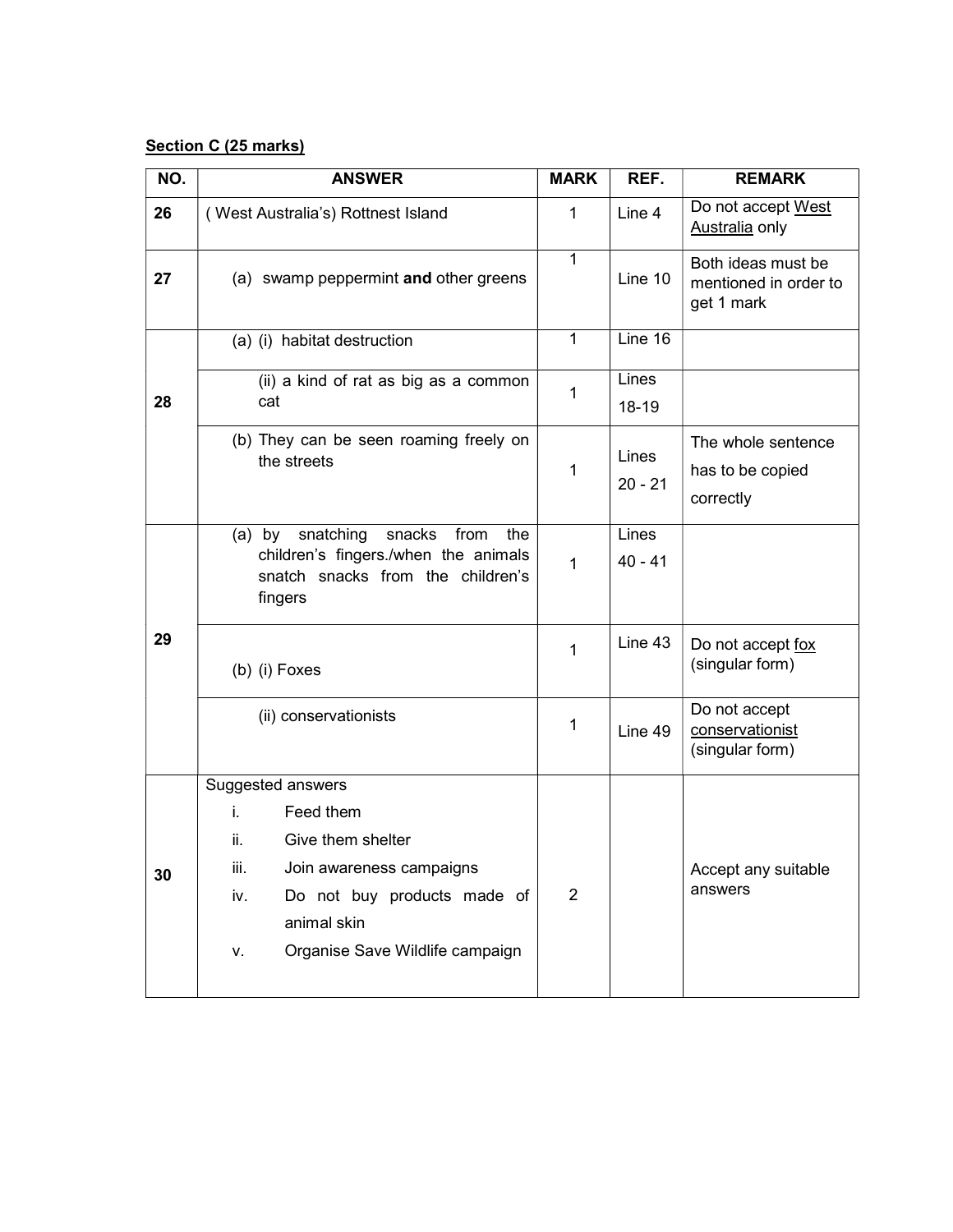## Question 31 (Summary)

| <b>Content</b>                | $: 10$ marks |
|-------------------------------|--------------|
| <b>Style and Presentation</b> | $: 5$ marks  |
| <b>TOTAL</b>                  | $: 15$ MARKS |

#### SUMMARY CONTENT

Maximum: 10 Marks

| NO.               | <b>ANSWER</b>                                                       | <b>ASPECT</b> | <b>LINES</b> |
|-------------------|---------------------------------------------------------------------|---------------|--------------|
| 1.                | habitat destruction                                                 | danger        | 16           |
| 2.                | human development                                                   | danger        | $16 - 17$    |
| 3.                | not to touch them                                                   | human         | 25           |
| 4.                | because it is illegal.                                              | human         | 25           |
| 5.                | no hugging the animals                                              | human         | 26           |
| 6.                | visitors not to feed the quokkas                                    | human         | 27           |
| 7.                | the bread that sticks between their teeth can cause an<br>infection | danger        | 29-30        |
| 8.                | called lumpy jaw                                                    | danger        | 30           |
| 9.                | cause premature death                                               | danger        | 32           |
| 10.               | human activities                                                    | danger        | 42           |
| $\overline{11}$ . | foxes have begun to hunt quokkas for food                           | danger        | $43 - 44$    |
| 12.               | animals like foxes and wild cats                                    | danger        | 45           |
| 13                | land clearing                                                       | danger        | 45           |
| 14                | the risk of fire                                                    | danger        | 45-46        |
| 15                | disease                                                             | danger        | 46           |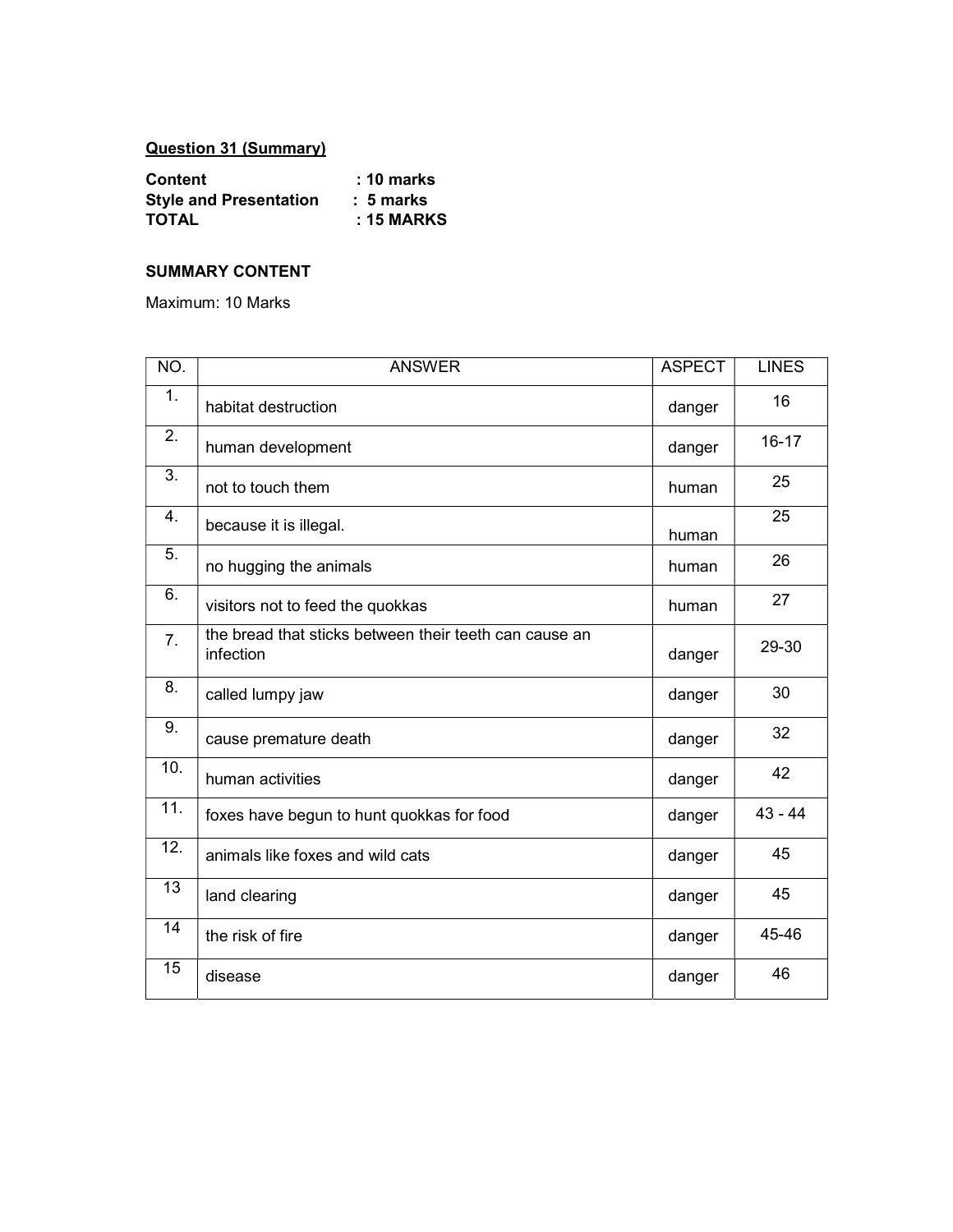#### LANGUAGE DESCRIPTORS FOR SUMMARY

| <b>MARK</b>    | <b>PARAPHRASE</b>                                                                                                                                                                                                                                                       | <b>MARK</b>    | <b>USE OF ENGLISH</b>                                                                                                                                                                                                                                                                       |
|----------------|-------------------------------------------------------------------------------------------------------------------------------------------------------------------------------------------------------------------------------------------------------------------------|----------------|---------------------------------------------------------------------------------------------------------------------------------------------------------------------------------------------------------------------------------------------------------------------------------------------|
| 5              | sustained<br>There<br><b>is</b><br>a<br>attempt to rephrase the<br>text language.<br>Allow phrases from the<br>$\bullet$<br>text which are difficult to<br>substitute.<br>Expression is secure.                                                                         | 5              | The language is accurate.<br>$\bullet$<br>Any occasional slips or minor<br>errors.<br>Very well<br>organised<br>and<br>coherent throughout.<br>Marked ability to use original<br>٠<br>complex structures.                                                                                   |
| 4              | noticeable<br>is<br>There<br>$\bullet$<br>attempt to rephrase the<br>text.<br>The summary is free from<br>$\bullet$<br>stretches of concentrated<br>lifting.<br>Expression is generally<br>sound.                                                                       | 4              | The<br>language<br>largely<br>is<br>$\bullet$<br>accurate.<br>Serious errors are not frequent<br>$\bullet$<br>although they are noticeable.<br>Well-organised and coherent in<br>$\bullet$<br>most parts.<br>Some ability to use original<br>compound<br>$\prime$<br>complex<br>structures. |
| 3              | Limited<br>attempt<br>to<br>$\bullet$<br>rephrase the text.<br>Intelligent and selective<br>lifting. i.e. when groups of<br>words are combined with<br>own words.<br>Expression<br>may<br>not<br>always be secure but the<br>attempt to substitute will<br>gain credit. | 3              | The language is sufficiently<br>٠<br>accurate.<br>Serious errors are becoming<br>more frequent.<br>Fairly<br>well-organised<br>and<br>coherent in some parts.                                                                                                                               |
| $\overline{2}$ | Wholesale copying of text<br>$\bullet$<br>material, i.e. in chunks.<br>Attempts to<br>substitute<br>٠<br>with own language will be<br>limited to single word<br>expression.<br>Irrelevant sections of the<br>text may be present at<br>this level.                      | $\overline{2}$ | Meaning is not in doubt.<br>$\bullet$<br>Frequent serious errors.<br>Poorly organised and lacks<br>٠<br>coherence.                                                                                                                                                                          |
| 1              | Mindless lifting.<br>$\bullet$<br>More or less a complete<br>$\bullet$<br>transcript of the text.<br>Originality<br>barely<br>noticeable.                                                                                                                               | 1              | Heavy frequency of serious<br>$\bullet$<br>errors, impeding the reading in<br>many places.<br>Fractured syntax is much more<br>pronounced at this level.<br>Incoherent.                                                                                                                     |

# How to award marks for Language:

Example :

Paraphrase :  $4 \times 7/2$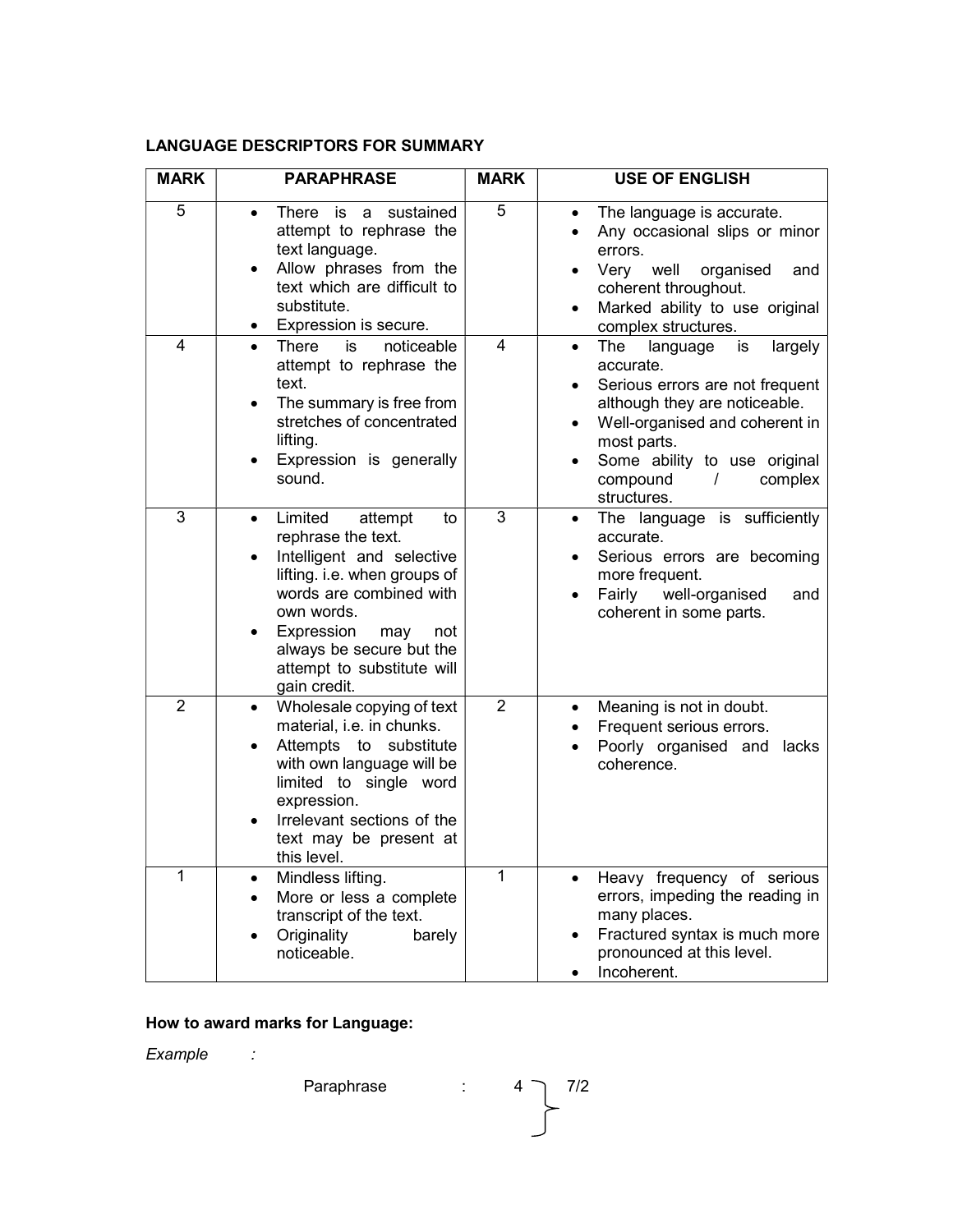# Use of English :  $3 = 3.5 \rightarrow 4 \text{ marks}$

### Section D (20 marks)

| N0. | <b>ANSWER</b>                                                                                                                                                                                                             | <b>MARK</b> | <b>REMARK</b>                                                 |
|-----|---------------------------------------------------------------------------------------------------------------------------------------------------------------------------------------------------------------------------|-------------|---------------------------------------------------------------|
| (a) | The leader/ captain/ commander/ chief                                                                                                                                                                                     | 1           |                                                               |
| (b) | Possible answers:<br>Theirs not to make reply<br>Theirs not to reason why<br>ii.<br>iii. Theirs but to do and die<br>Accept any ONE of the lines.                                                                         | 1           | If the students give more<br>than one line- award "0"<br>mark |
| (c) | Possible answers:<br>They were attacked by the enemies<br>i.<br>ii. They were injured<br>iii. They died<br>iv. They rode into the jaws of Death<br>v. They rode into the mouth of Hell<br>Accept other reasonable answers |             | Students are allowed to lift<br>from the poem                 |
|     | Possible answers:<br>i.<br>Be patriotic<br>ii. Appreciate the natural resources<br>iii. Value the history of the country for the<br>new generation<br>iii. Be loyal to one's country<br>Accept other reasonable answers   |             |                                                               |